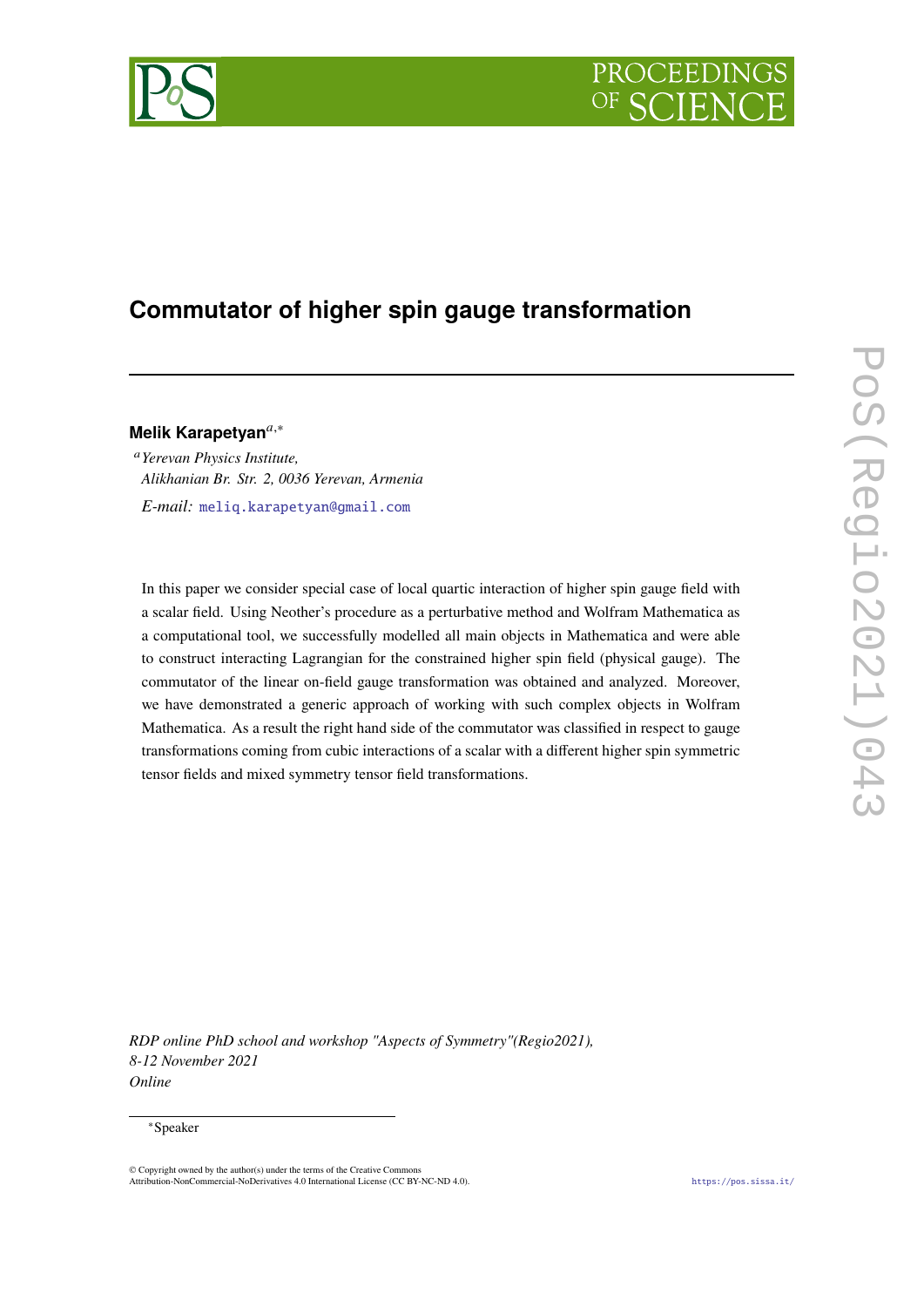# **1. Introduction**

The construction of complete Higher Spin (HS) interaction Lagrangian is a problem with a permanent background interest [\[1–](#page-8-0)[7\]](#page-9-0). The role of HS theories in the development of other theories such as AdS/CFT increased the interest in this field even more. Construction of HS interaction Lagrangian in itself is a very complex task and there is a need to develop non-trivial computing techniques for even small achievements. During the previous 10-12 years, there was significant progress in this area, especially in the understanding of the construction and structure of cubic interaction in different approaches, dimensions, and backgrounds yet, our knowledge is far from being complete and seems to be bounded to the idea that quartic interaction should be non-local [\[8\]](#page-9-1)-[\[16\]](#page-9-2).

In parallel with these activities, the questions of possible non-locality beyond cubic level have been discussed in Vasilev's nonlinear theory of interacting HS fields equations in AdS background ( see [\[17,](#page-9-3) [18\]](#page-9-4) and ref. there). In some exceptional cases, it seems like it is possible to construct local interactions between fields with different spins, at least as a part of a more complicated covering theory (maybe non-local), including other gauge fields and symmetries.

In this paper we consider a local quartic interaction of higher-spin gauge field with a scalar field. In this special case, the nontrivial task of construction of interacting Lagrangian for the higher spin field in physical gauge was solved using the full power of Noether's procedure. There are two interesting points worth highlighting first of which is that it is required to add additional cubic interaction of scalar with other spin gauge fields and corresponding HS gauge symmetries to successfully close the Neother's procedure. The second one is that during the construction of quartic vertex we were able to investigate the closure of commutators of two linear in gauge field gauge transformation of our HS field  $\delta_1^{(\epsilon)}$  $\binom{1}{k}$  and were able to understand whether it leads to non-locality or not.

As a result, the linear on-field gauge transformation is obtained and the corresponding commutator of transformation is analyzed.

> $\left[\delta_1^{(\eta)}\right]$  $\frac{(\eta)}{1} \delta_1^{(\epsilon)}$  $\begin{bmatrix} 1 \end{bmatrix} \sim \delta_1^{([\eta, \epsilon])}$  $_1^{(\lfloor \eta, \epsilon \rfloor)}$  + additional terms

The right-hand side of this commutator is classified in respect to gauge transformations coming from cubic interactions with different higher spin symmetric tensor fields and with mixed symmetry tensor field transformations aimed to understand the closure of this algebra.

During research process, we have intensively used Wolfram Mathematica along with "xAct", "xTensor", "xTras" packages to model complex problems and solve them programmatically. We have developed methods and tools for working with higher spin fields in Mathematica, and these methods are generic enough to be used on other use-cases. We introduced some of the modeling approaches in Wolfram Mathematica language and included the developed methods and functions as codding snippets in the paper. These Notes are based on the long calculations which we performed using the technique and notation developed in the past in [\[19\]](#page-9-5)-[\[26\]](#page-10-0).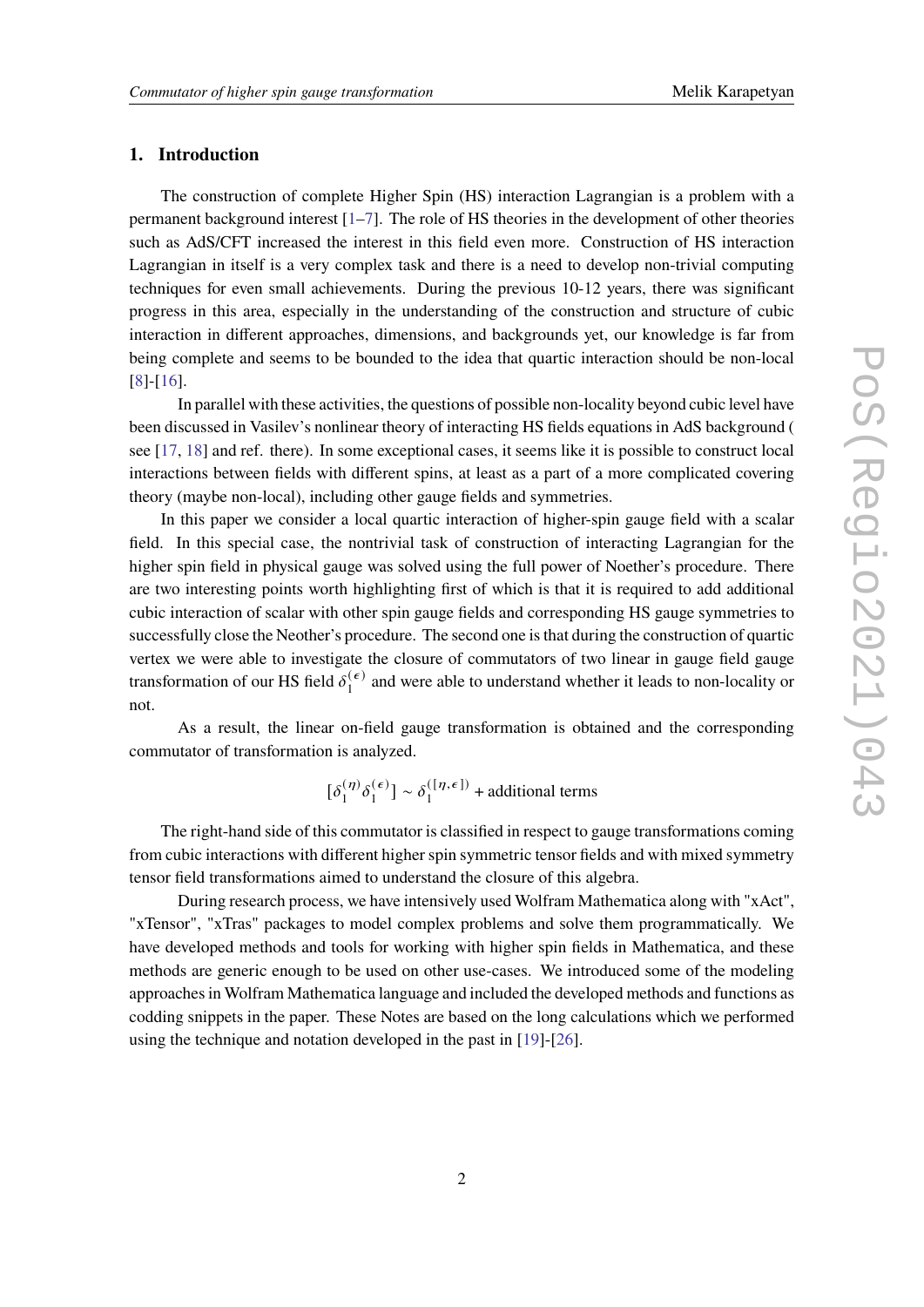# **2.** Commutator of  $\delta_1$  transformations for spin four

When applying Neother's procedure we came up with the following linear in gauge field transformations. The details can be found in [\[26\]](#page-10-0):

$$
\delta_1^{(\varepsilon)} h_{\mu\nu\lambda\rho} = \varepsilon^{\alpha\beta\gamma} \partial_\alpha \partial_\beta \partial_\gamma h_{\mu\nu\lambda\rho} + \partial_{(\mu} \varepsilon^{\alpha\beta\gamma} \partial_{|\alpha} \partial_\beta h_{\gamma|\nu\lambda\rho)} + \partial_{(\mu} \partial_\nu \varepsilon^{\alpha\beta\gamma} \partial_{|\alpha} h_{\beta\gamma|\lambda\rho)} + \partial_{(\mu} \partial_\nu \partial_\lambda \varepsilon^{\alpha\beta\gamma} h_{\rho)\alpha\beta\gamma}.
$$
 (1)

<span id="page-2-2"></span><span id="page-2-1"></span><span id="page-2-0"></span>
$$
\delta_1 \Phi = \varepsilon^{\alpha \beta \gamma} \partial_\alpha \partial_\beta \partial_\gamma \Phi, \tag{2}
$$

$$
\delta_0 h^{\mu\nu\lambda\rho} = \partial^{(\mu} \varepsilon^{\nu\lambda\rho)}, \tag{3}
$$

The structure of this expression is similar to linear transformation obtained in [\[21\]](#page-10-1) where nonlinear curvature for general higher spin and in particular for spin three case is considered. First of all for understanding of corresponding gauge algebra we can derive commutator of this linear  $\delta_1$ transformation [\(1\)](#page-2-0) with zero order gauge transformation  $\delta_0$  [\(3\)](#page-2-1). Straightforward calculations leads to the following expression:

$$
\left[\delta_0^{(\omega)}\delta_1^{(\varepsilon)} - \delta_0^{(\varepsilon)}\delta_1^{(\omega)}\right]h_{\mu\nu\lambda\rho} = \partial_{(\mu}\left[\varepsilon^{\alpha\beta\gamma}\partial_{|\alpha}\partial_{\beta}\partial_{\gamma}(\omega_{\nu\lambda\rho)} + t_{\nu\lambda\rho}(\varepsilon,\omega) - (\varepsilon \leftrightarrow \omega)\right],\tag{4}
$$

$$
t_{\nu\lambda\rho}(\varepsilon,\omega) = \partial_{(\nu}\varepsilon^{\alpha\beta\gamma}\partial_{|\alpha}\partial_{\beta}(\omega_{\lambda\rho)\gamma} + \partial_{(\nu}\partial_{\lambda}\varepsilon^{\alpha\beta\gamma}\partial_{|\alpha|}\omega_{\rho)\beta\gamma} + \frac{1}{3}\partial_{(\nu}\partial_{\lambda}\varepsilon^{\alpha\beta\gamma}\partial_{\rho)}\omega_{\alpha\beta\gamma}.\tag{5}
$$

Here we should make two important comments:

First, we see that in [\(1\)](#page-2-0) the form of the last three terms is ambiguously defined due to the freedom in the definition of the  $\delta_1$ . This transformation can be modified by adding zero-order (full gradient) transformation with field-dependent parameter. Ruffly speaking we can add  $\delta_0$  transformation with linear on gauge field parameter to [\(1\)](#page-2-0) modifying the last three terms and getting corresponding modification for tensor  $t_{\nu\lambda\rho}(\varepsilon,\omega)$  in definition of the commutator [\(4\)](#page-2-2).

Second following the ideas of [\[21\]](#page-10-1) and extracting the same type  $\delta_0$  terms described above we can rewrite [\(1\)](#page-2-0) in the following form:

$$
\delta_{1}^{(\varepsilon)} h_{\mu\nu\lambda\rho} = \varepsilon^{\alpha\beta\gamma} \Gamma_{\alpha\beta\gamma;\mu\nu\lambda\rho}^{(3)}(h) + \partial_{(\mu}\Lambda_{\nu\lambda\rho)}(\varepsilon, h),
$$
\n
$$
\Lambda_{\nu\lambda\rho}(\varepsilon, h) = \varepsilon^{\alpha\beta\gamma} \partial_{\alpha}\partial_{\beta} h_{\gamma\nu\lambda\rho} + \frac{1}{2} \left[ \partial_{(\nu}\varepsilon^{\alpha\beta\gamma} \partial_{|\alpha} h_{\beta\gamma|\lambda\rho)} - \varepsilon^{\alpha\beta\gamma} \partial_{(\nu}\partial_{|\alpha} h_{\beta\gamma|\lambda\rho)} \right]
$$
\n
$$
+ \frac{1}{3} \left[ \partial_{(\nu}\partial_{\lambda}\varepsilon^{\alpha\beta\gamma} h_{\rho)\alpha\beta\gamma} + \varepsilon^{\alpha\beta\gamma} \partial_{(\nu}\partial_{\lambda} h_{\rho)\alpha\beta\gamma} - \frac{1}{2} \partial_{(\nu}\varepsilon^{\alpha\beta\gamma} \partial_{\lambda} h_{\rho)\alpha\beta\gamma} \right],
$$
\n(7)

where

$$
\Gamma^{(3)}_{\alpha\beta\gamma;\mu\nu\lambda\rho}(h) = \partial_{\alpha}\partial_{\beta}\partial_{\gamma}h_{\mu\nu\lambda\rho} - \frac{1}{3}\partial_{<\alpha}\partial_{\beta}\partial_{(\mu}h_{\nu\lambda\rho)\gamma>} + \frac{1}{3}\partial_{<\alpha}\partial_{(\mu}\partial_{\nu}h_{\lambda\rho)\beta\gamma} - \partial_{(\mu}\partial_{\nu}\partial_{\lambda}h_{\rho)\alpha\beta\gamma},
$$
\n(8)

is the third for spin four gauge field (last before Curvature) Christoffel Symbol in deWit-Freedman hierarchy of connections defined in [\[24\]](#page-10-2) The key point of the splitting [\(6\)](#page-2-3) is the simple form of zero order on field gauge transformation of connection [\(8\)](#page-2-4):

<span id="page-2-5"></span><span id="page-2-4"></span><span id="page-2-3"></span>
$$
\delta_0^{(\varepsilon)} \Gamma^{(3)}_{\alpha\beta\gamma;\mu\nu\lambda\rho}(h) = -4\partial_\mu\partial_\nu\partial_\lambda\partial_\rho\varepsilon_{\alpha\beta\gamma},\tag{9}
$$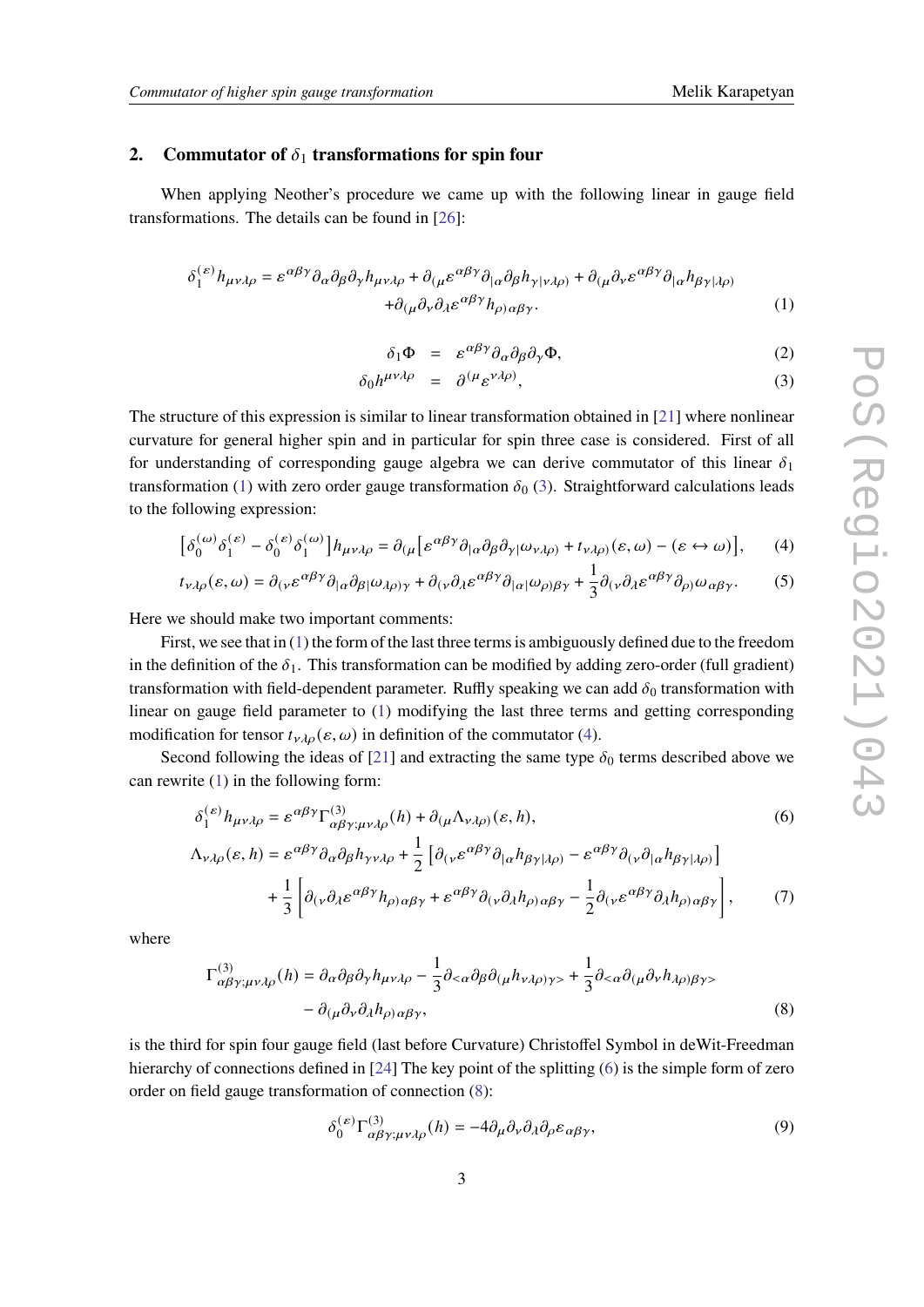and possibility in the future calculations *to identify in r.h.s of commutator different symmetries by existence of the terms in the form of Christoffel symbols or Generalized Curvatures (in some case with symmetrized derivatives) contracted with composite parameters like in [\(6\)](#page-2-3) but with different rank and symmetry structure of the indices for composite parameters. So from now on we call such a type of terms as a "regular"* . In this way we see that expressions [\(1\)](#page-2-0)-[\(9\)](#page-2-5) is really looks like higher spin generalization of the gauge transformation (Lie derivative) and usual Christoffel symbol for linearized gravity<sup>[1](#page-3-0)</sup>

$$
\delta_1^{(\varepsilon)} h_{\mu\nu} = \mathfrak{L}_{\varepsilon^{\lambda}} h_{\mu\nu} = \varepsilon^{\alpha} \Gamma^{(1)}_{\alpha;\mu\nu} + \partial_{(\mu} (\varepsilon^{\alpha} h_{\nu)\alpha}), \qquad (10)
$$

<span id="page-3-1"></span>
$$
\Gamma_{\alpha;\mu\nu}^{(1)} = \partial_{\alpha} h_{\mu\nu} - \partial_{(\mu} h_{\nu)\alpha},\tag{11}
$$

$$
\delta_0^{(\varepsilon)} \Gamma_{\alpha;\mu\nu}^{(1)}(h) = -2\partial_\mu \partial_\nu \varepsilon_\alpha. \tag{12}
$$

Using representation [\(6\)](#page-2-3) and transformation rule [\(9\)](#page-2-5) we can derive the following expression for commutator:

$$
[\delta_1^{(\omega)}, \delta_1^{(\varepsilon)}] h_{\mu\nu\lambda\rho} = \varepsilon^{\alpha\beta\gamma} \Gamma^{(3)}_{\alpha\beta\gamma;\mu\nu\lambda\rho} (\delta_1^{(\omega)} h) - 4\varepsilon^{\alpha\beta\gamma} \partial_\mu \partial_\nu \partial_\lambda \partial_\rho \Lambda_{\alpha\beta\gamma}(\omega, h) + \partial_{(\mu} \Lambda_{\nu\lambda\rho)} (\varepsilon, \delta_1^{(\omega)} h) - (\varepsilon \leftrightarrow \omega).
$$
 (13)

Then taking int account that all symmetrized full gradients in r.h.s we can drop as a trivial  $\delta_0$ contribution from composite symmetric third rank gauge parameter linear in gauge field, we can first of all drop second line in [\(13\)](#page-3-1). Then we can put four  $\mu$ ,  $\nu$ ,  $\lambda$ ,  $\rho$ , derivatives in second term of first line from  $\Lambda_{\alpha\beta\gamma}$  to parameter  $\varepsilon^{\alpha\beta\gamma}$  and integrate using formula [\(9\)](#page-2-5) and came to the following expression

$$
[\delta_1^{(\omega)}, \delta_1^{(\varepsilon)}] h_{\mu\nu\lambda\rho} \sim \varepsilon^{\alpha\beta\gamma} \Gamma^{(3)}_{\alpha\beta\gamma;\mu\nu\lambda\rho} (\delta_1^{(\omega)} h) + \Gamma^{(3)}_{\alpha\beta\gamma;\mu\nu\lambda\rho} (h) \delta_0^{(\omega)} \Lambda^{\alpha\beta\gamma}(\varepsilon, h) - (\varepsilon \leftrightarrow \omega), \quad (14)
$$

where ∼ means an equality up to any  $\delta_0$  variations with composed field dependent parameter described above or delta zero variation with usual parameter  $\varepsilon$  or  $\omega$  from any second order on gauge field tensor. At this point it is worth to note that considering perturbative on linearized gauge field deformation of the initial gauge transformation regulated by Noether's procedure

$$
\delta^{(\epsilon)}h_{\mu\nu\lambda\rho} = (\delta_0^{(\epsilon)} + \delta_1^{(\epsilon)} + \delta_2^{(\epsilon)} + \dots)h_{\mu\nu\lambda\rho},\tag{15}
$$

for commutator on the linear level on gauge field we obtain:

<span id="page-3-2"></span>
$$
\left\{ [\delta^{(\omega)}, \delta^{(\epsilon)}] h_{\mu\nu\lambda\rho} \right\}_1 = ([\delta_1^{(\omega)}, \delta_1^{(\epsilon)}] + \delta_0^{(\omega)} \delta_2^{(\epsilon)} - \delta_0^{(\epsilon)} \delta_2^{(\omega)}) h_{\mu\nu\lambda\rho}.
$$
 (16)

So we see that we can factorize in right hand side of our commutator of the first order gauge transformation two type of trivial terms:

• Symmetrized full derivatives from composed gauge parameter linear in gauge fields  $\partial_{(\mu}\tilde{\Lambda}_{\nu\lambda\rho)}(\varepsilon,\omega,h)$  $(\varepsilon \leftrightarrow \omega).$ 

<span id="page-3-0"></span><sup>&</sup>lt;sup>1</sup>Note that most common definition of Christoffel symbol  $\Gamma_{\mu\nu}^{\beta}(g) = \frac{1}{2}g^{\beta\alpha}(\partial_{(\mu}g_{\nu)\alpha} - \partial_{\alpha}g_{\mu\nu})$  for general metric  $g_{\mu\nu}$  relates with our definition after linearization in the flat background in the following way  $\Gamma^{\beta}_{\mu\nu}(\eta_{\mu\nu} + h_{\mu\nu})$  $-\frac{1}{2}\eta^{\beta\alpha}\Gamma^{(1)}_{\alpha;\mu\nu}(h).$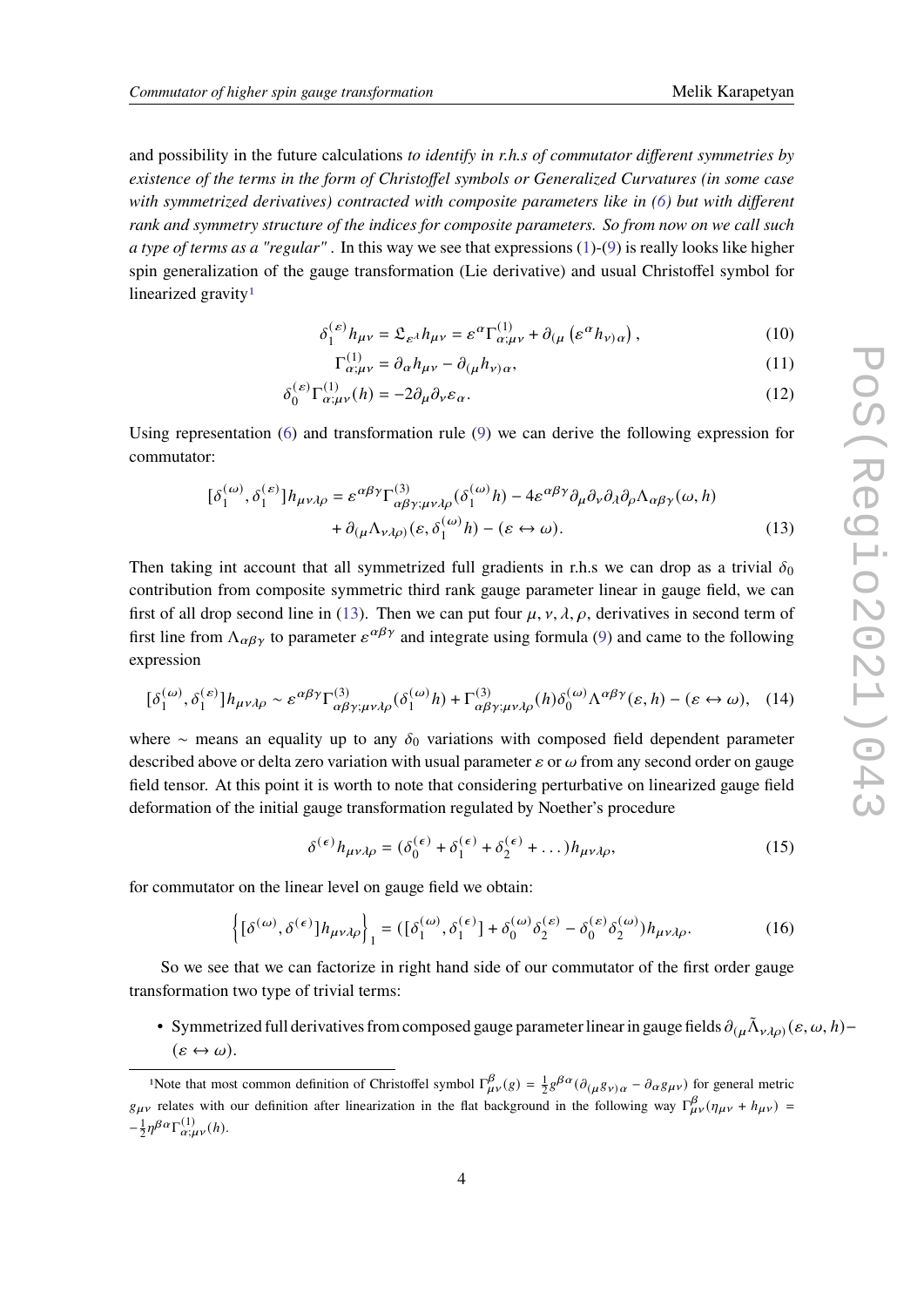• The terms which can be classified as a second part of r.h.s of  $(16)$ :  $\delta^{(\omega)}$  $\binom{\omega}{0}$   $\delta_2^{(\varepsilon)}$  $\binom{\varepsilon}{2} h_{\mu\nu\lambda\rho} - (\varepsilon \leftrightarrow \omega)$ , and we can throw them out also to understand algebra of two  $\delta_1$ transformations.

Now following this simple methodology we can present final result for commutator:

<span id="page-4-0"></span>
$$
[\delta_1^{(\omega)}, \delta_1^{(\varepsilon)}] h_{\mu\nu\lambda\rho} \sim [\varepsilon^{\delta\sigma\eta} \partial_\delta \partial_\sigma \partial_\eta \omega^{\alpha\beta\gamma} + T^{\alpha\beta\gamma} (\partial, \varepsilon, \omega)] \Gamma^{(3)}_{\alpha\beta\gamma;\mu\nu\lambda\rho}(h) + 3\varepsilon^{\delta\sigma\eta} \partial_\delta \partial_\sigma \omega^{\alpha\beta\gamma} R^{(4)}_{\eta\alpha\beta\gamma;\mu\nu\lambda\rho}(h) + \frac{9}{20} \varepsilon^{\sigma\eta} \partial^{[\delta} \omega^{\alpha]\beta\gamma} \partial_{(\sigma} R^{(4)}_{\eta\alpha\beta\gamma);\mu\nu\lambda\rho}(h) + [Rem]_{\mu\nu\lambda\rho} (\varepsilon, \omega, h) - (\varepsilon \leftrightarrow \omega),
$$
 (17)

where:

$$
T^{\alpha\beta\gamma}(\partial,\varepsilon,\omega) = \frac{1}{4}\partial^{(\alpha}\partial^{\beta}\varepsilon^{\delta\sigma\eta}\delta_{0}^{(\omega)}h^{\gamma)}_{\delta\sigma\eta} - \frac{5}{48}\partial^{(\alpha}\varepsilon^{\delta\sigma\eta}\partial^{\beta}\delta_{0}^{(\omega)}h^{\gamma)}_{\delta\sigma\eta} + \frac{7}{16}\partial^{(\alpha}\varepsilon^{\delta\sigma\eta}\partial_{\delta}\delta_{0}^{(\omega)}h^{\beta\gamma)}_{\sigma\eta} - \frac{1}{16}\partial^{\delta}\varepsilon^{\sigma\eta(\alpha}\partial^{\beta}\delta_{0}^{(\omega)}h^{\gamma)}_{\delta\sigma\eta} + \frac{1}{16}\partial^{\delta}\varepsilon^{\sigma\eta(\alpha}\partial_{\delta}\delta_{0}^{(\omega)}h^{\beta\gamma)}_{\sigma\eta},
$$
\n(18)

and

$$
[Rem]_{\mu\nu\lambda\rho}(\varepsilon,\omega,h) =
$$
\n
$$
\frac{9}{20}\varepsilon_{\delta}^{\eta\sigma}\partial^{[\delta}\omega^{\alpha]\beta\gamma}\partial_{(\mu}R_{\nu\lambda\rho);\eta\beta\gamma}^{(3)}(H_{[\alpha\sigma]}^{(3)}) + \frac{3}{2}\partial_{(\mu}\varepsilon_{\delta}^{\eta\sigma}\partial^{[\delta}\omega^{\alpha]\beta\gamma}R_{\nu\lambda\rho);\eta\beta\gamma}^{(3)}(H_{[\alpha\sigma]}^{(3)})\n- \frac{9}{40}\varepsilon_{\delta}^{\eta\sigma}\partial^{[\delta}\omega^{\alpha]\beta\gamma}\partial_{(\mu}R_{\nu\lambda\rho);\eta\alpha\gamma}^{(3)}(H_{[\beta\sigma]}^{(3)})\n+ \frac{3}{8}\varepsilon_{\sigma\delta}^{\eta}\partial^{[\sigma}\partial^{[\delta}\omega^{\alpha]\beta]\gamma}\partial_{(\mu}\Gamma_{\beta\gamma;\nu\lambda\rho)}^{(2)}(H_{[\eta\alpha]}^{(3)}) + \frac{1}{2}\partial_{(\mu}\varepsilon_{\delta\sigma}^{\eta}\partial^{[\sigma}\partial^{[\delta}\omega^{\alpha]\beta]\gamma}\Gamma_{\beta\gamma;\nu\lambda\rho)}^{(2)}(H_{[\eta\alpha]}^{(3)})\n+ \frac{3}{8}\varepsilon_{\delta}^{\sigma}\partial^{[\delta}\omega^{\alpha]\beta\gamma}\partial_{(\mu}\partial_{\nu}\Gamma_{\nu\lambda\rho)}^{(1)}(H_{[\nu\alpha][\sigma\beta]}^{(2)}) + \frac{1}{2}\partial_{(\mu}\varepsilon_{\delta}^{\sigma}\partial^{[\delta}\omega^{\alpha]\beta\gamma}\partial_{\nu}\Gamma_{\nu\lambda\rho}^{(1)}(H_{[\nu\alpha][\sigma\beta]}^{(2)})
$$
\n(19)

$$
+\frac{1}{8}\varepsilon_{\delta}^{\varepsilon} \partial^{\varepsilon} \omega^{\varepsilon} \omega^{\varepsilon} \partial_{(\mu} \partial_{\nu} \Gamma_{\gamma;\lambda\rho)} (H_{[\eta\alpha][\sigma\beta]}^{\varepsilon}) + \frac{1}{2} \partial_{(\mu}\varepsilon_{\delta}^{\varepsilon} \partial^{\varepsilon} \omega^{\varepsilon} \omega^{\varepsilon} \partial_{\nu} \Gamma_{\gamma;\lambda\rho)} (H_{[\eta\alpha][\sigma\beta]}^{\varepsilon})
$$
  
+ 
$$
\frac{3}{4} \partial_{(\mu}\partial_{\nu}\varepsilon_{\delta}^{\sigma} \partial_{\theta} [\delta \omega^{\alpha}]\beta^{\gamma} \Gamma_{\gamma;\lambda\rho)}^{(1)} (H_{[\eta\alpha][\sigma\beta]}^{(2)})
$$
(20)

is remaining part of commutator contained transformation described by composed gauge parameter with mixed symmetry of indices in the form of one or two antisymmetrized pairs.

To be more precise when classifying terms on the right side of [\(17\)](#page-4-0) let us consider each line separately:

1. The first line describes spin four gauge transformation with composite *symmetric rank 3 tensor parameter* in the form

<span id="page-4-1"></span>
$$
[\omega, \varepsilon]^{\alpha\beta\gamma} \Gamma^{(3)}_{\alpha\beta\gamma; \mu\nu\lambda\rho}(h), \tag{21}
$$

where

$$
[\omega,\varepsilon]^{\alpha\beta\gamma} = \varepsilon^{\delta\sigma\eta}\partial_{\delta}\partial_{\sigma}\partial_{\eta}\omega^{\alpha\beta\gamma} + T^{\alpha\beta\gamma}(\partial,\varepsilon,\omega) - (\varepsilon \leftrightarrow \omega). \tag{22}
$$

2. The second line also corresponds to the transformation of the spin four gauge field in respect to gauge transformation with symmetric tensor parameter. But in this case we have *symmetric*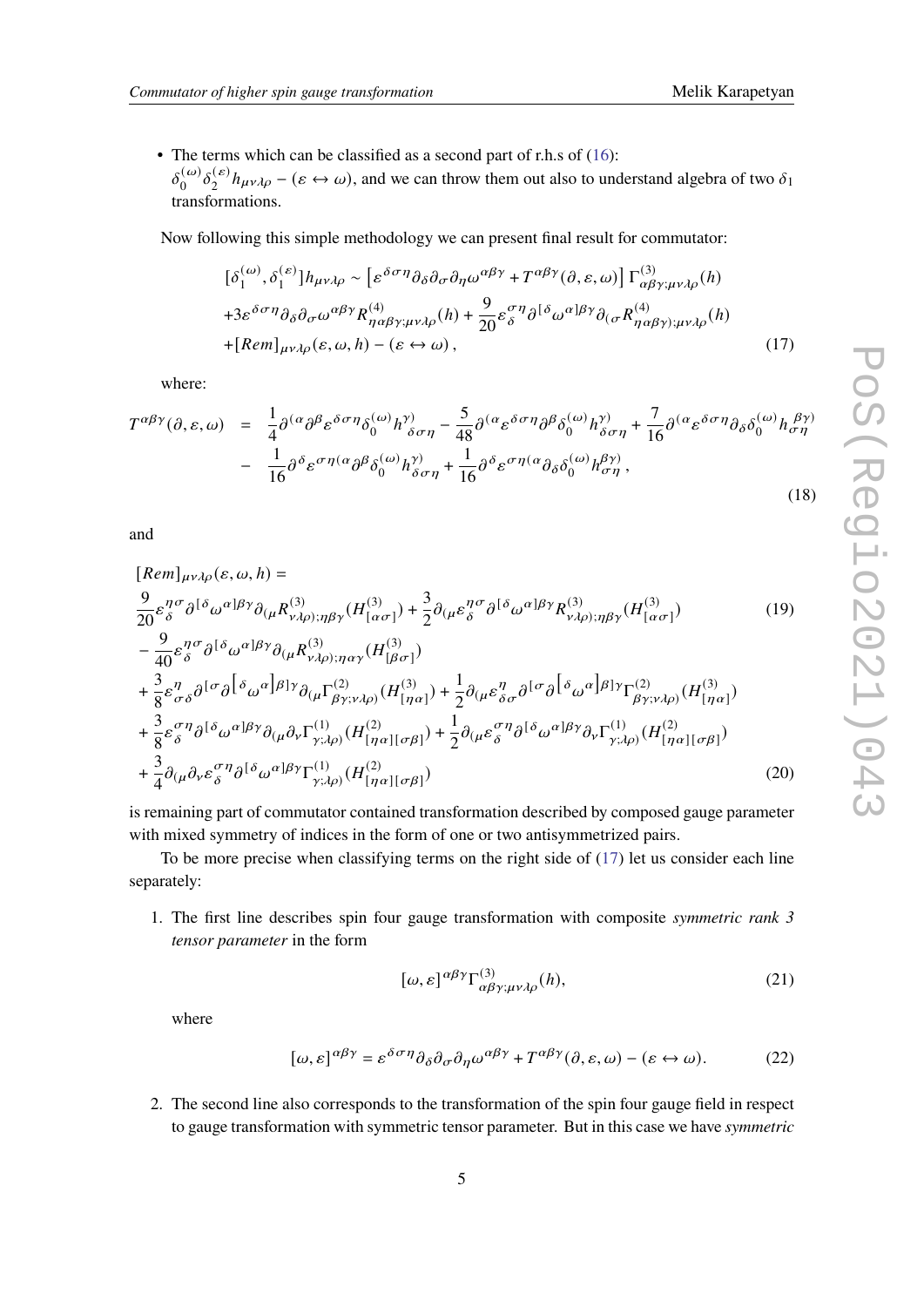*tensor parameters of rank 4 and 5*, which means that it is transformation coming from gauge field with spin 5 and 6 and our spin four gauge field participates in these transformations through the spin four gauge invariant (in zero order on field transformations) curvature. In other words we have here regular terms in the form

$$
\Omega_{(4)}^{\eta \alpha \beta \gamma \delta}(\varepsilon, \omega) R_{\eta \alpha \beta \gamma; \mu \nu \lambda \rho}^{(4)}(h), \tag{23}
$$

$$
\Omega_{(5)}^{\sigma\eta\alpha\beta\gamma\delta}(\varepsilon,\omega)\partial_{(\sigma}R^{(4)}_{\eta\alpha\beta\gamma);\mu\nu\lambda\rho}(h),\tag{24}
$$

where

$$
\Omega_{(4)}^{\eta\alpha\beta\gamma\delta}(\varepsilon,\omega) = \frac{3}{4}\varepsilon^{\delta\sigma(\eta}\partial_{\delta}\partial_{\sigma}\omega^{\alpha\beta\gamma)} - (\varepsilon \leftrightarrow \omega),\tag{25}
$$

$$
\Omega_{(5)}^{\sigma\eta\alpha\beta\gamma\delta}(\varepsilon,\omega) = \frac{9}{200} \varepsilon^{\delta(\sigma\eta} \partial_{\delta}\omega^{\alpha\beta\gamma)} - \frac{3}{200} \varepsilon_{\delta}^{(\sigma\eta} \partial^{\alpha}\omega^{\beta\gamma)\delta} - (\varepsilon \leftrightarrow \omega). \tag{26}
$$

3. Now we analyze the third line of [\(17\)](#page-4-0) or eight terms in expression [\(20\)](#page-4-1). First of all we see that in this remaining part of commutator our spin four field expressed through the reduced curvatures and Christoffel symbols. All such a objects possess one (first two lines of [\(20\)](#page-4-1)) ore two (remaining two lines of [\(20\)](#page-4-1)) pair of antisymmetrized indices contracted with composed gauge parameter. Therefore they could describe some mixed symmetry field gauge transformation acting on spin four symmetric gauge field. For example first term in [\(20\)](#page-4-1) we can rewrite in the form:

$$
\Omega_{[2],(3)}^{[\alpha\sigma],\eta\beta\gamma}\partial_{(\mu}R_{\nu\lambda\rho);\eta\beta\gamma}^{(3)}(H_{[\alpha\sigma]}^{(3)})\tag{27}
$$

where

$$
\Omega_{[2],(3)}^{[\alpha\sigma],\eta\beta\gamma} = \frac{3}{40} \left( \varepsilon^{\delta(\eta[\sigma} \partial_{\delta}\omega^{\alpha]\beta\gamma)} - \varepsilon_{\delta}^{(\eta[\sigma} \partial^{\alpha]}\omega^{\beta\gamma)\delta} \right)
$$
(28)

and in the same way the sixth term with two pair of antisymmetrized indices we can express as

$$
\Omega^{[\eta\alpha],[\sigma\beta],\gamma}_{[2],[2],[1)} \partial_{(\mu}\partial_{\nu}\Gamma^{(1)}_{\gamma;\lambda\rho)}(H^{(2)}_{[\eta\alpha][\sigma\beta]})
$$
\n(29)

where composit parameter is

$$
\Omega^{[\eta\alpha],[\sigma\beta],\gamma}_{[2],[2],[1]} = \frac{3}{32} (\varepsilon^{\delta} [\sigma[\eta_{\partial_{\delta}\omega}\alpha]\beta] \gamma - \varepsilon_{\delta}^{\left[\sigma[\eta_{\partial}\alpha]_{\omega}\beta\right]\delta\gamma})
$$
(30)

This type of terms (first, third, fourth and sixth in [\(20\)](#page-4-1)) with mixed symmetry composed parameters we can still call "regular". But four remaining terms of [\(20\)](#page-4-1) (second, fifth, seventh and eighth) we cannot transform to regular form because they all have non contracted derivatives from one (non composed) gauge parameter ( $\partial_{\mu} \varepsilon$  or  $\partial_{\mu} \partial_{\nu} \varepsilon$ ) and we call these terms irregular because do not have at the moment interpretation of them in means of additional symmetries or equation of motion of theory under construction. But at least we can clime that all irregular terms are in the mixed symmetry parameter sector.

So we see that our *commutator of spin four linear on gauge field transformations produce regular terms coming from gauge transformation of symmetric tensors with spin* < 6 and remaining irregular transformation with mixed symmetry gauge field parameters.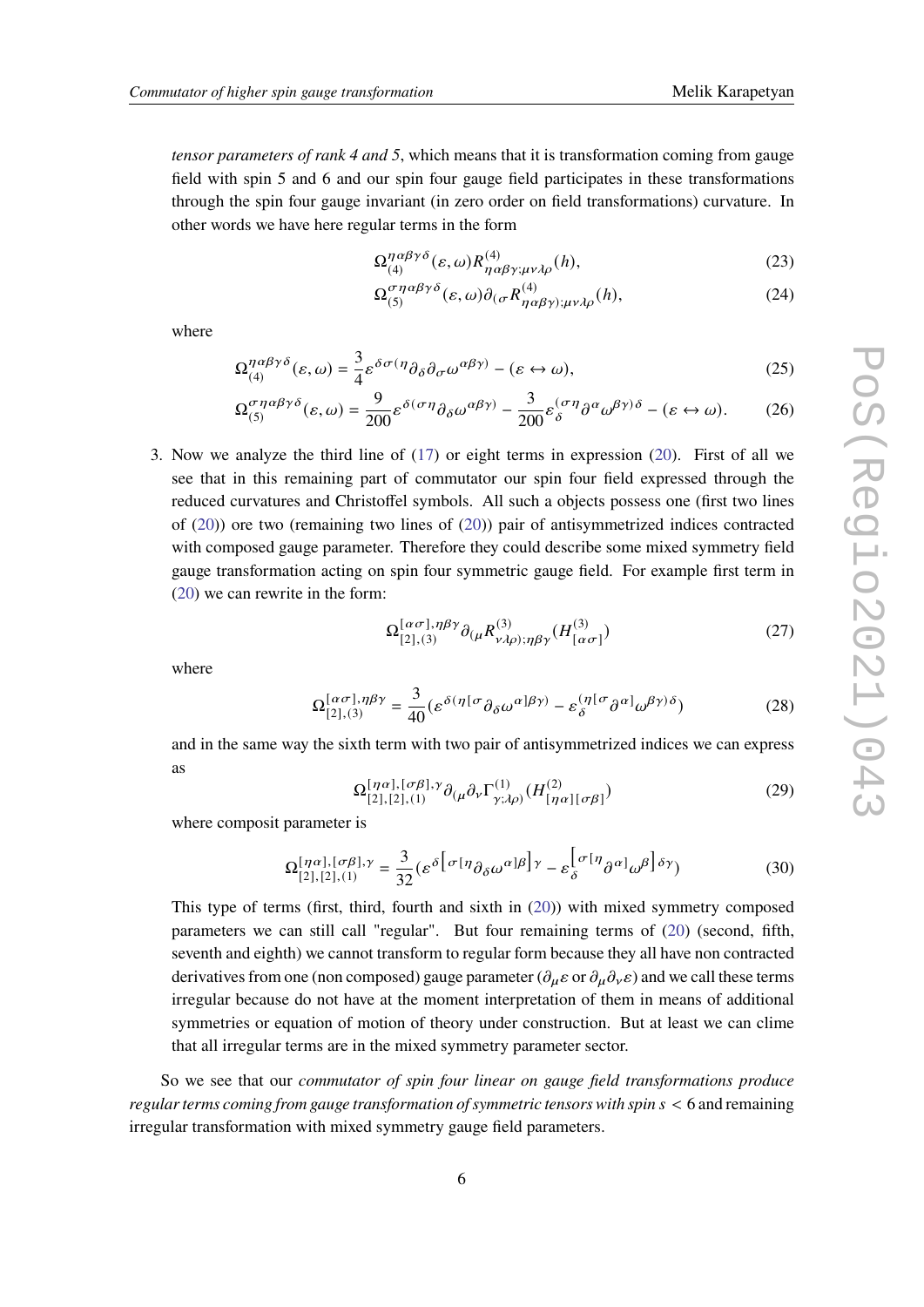# **3. Explicitly computing commutator using Wolfram Mathematica**

In this section we will introduce whole process of modelling Higher spin objects in Wolfram Mathematica and will explicitly compute the commutator using Mathematica code. We will introduce other objects as well such as generalized Christopher's symbols and more. Here we mainly used  $xTras$  package form  $xAct$  bundle.

# **Setup**

We start our project by simply defining all the required object which will be used along the way, such as manifold, tangent bundle, metric, higher spin fields and gauge parameters.

```
<< xAct'xTras';
In(=):= DefManifold[M, dim, IndexRange[a, m]];
In[#]:= AddIndices[TangentM, {n, o, p, q, r, s, t}]
     DefMetric [-1, metric [-a, -b], PD, PrintAs \rightarrow "n", FlatMetric \rightarrow True, SymbolOfCovD \rightarrow {",", "\partial"}]
     SetOntions[SymmetryOf.
        ConstantMetric \rightarrow True];
     DefTensor [H[-a, -b, -c, -d], M, Symmetric [-a, -b, -c, -d]], PrintAs \rightarrow "h"]
     DefTensor[\varepsilon[a, b, c], M, Symmetric[\{a, b, c\}], PrintAs \rightarrow "\varepsilon"];
     DefTensor[\omega[a, b, c], M, Symmetric[{a, b, c}], PrintAs → "\omega"]
     DefTensor[A[a], M, PrintAs \rightarrow "a"]
     DefTensor[B[a], M, PrintAs \rightarrow "b"]
\mathbb{E}[\mathbb{E}^2] = \mathsf{DefTensor}[\rho[a, b, c, d], M, Symmetric[\{a, b, c, d\}], PrintAs \rightarrow "p"]DefTensor[\sigma[a, b, c], M, Symmetric[{a, b, c}], PrintAs → "\sigma"]
     DefTensor[T[-a, -b, -c, -d], M, Symmetric[(-a, -b, -c, -d)], PrintAs \rightarrow "T"]
```
#### **Figure 1**

In the above code snipped we defined the manifold  $M$  without curvature, also we have defined gauge field H as a symmetric tensor of rank four. We have also defined  $\epsilon$ ,  $\omega$  gauge parameters as symmetric tensors of the third rank and some auxiliary symmetric tensors and vectors which will be used along the way.

Next we define the generating function for the first order variation.

```
In [29]: = (*The full first order variation*)\delta 1 H G H, \epsilon 1 := Module[{ANS},
                    ANS [d_-, e_-, f_-, l_-] := Module[{a, b, c, A, B, C, D, res},
                         A = \epsilon[a, b, c] * PD[-a] @ PD[-b] @ PD[-c] @ H[d, e, f, l];B = PD[d]@ \varepsilon[a, b, c] *PD[-a]@PD[-b]@H[e, f, l, -c] // Symmetrize[#, {d, e, f, l}]&;
                        C = PD[d]@PD[e]@e[a, b, c] *PD[-a]@H[f, l, -b, -c] // Symmetrize[#, {d, e, f, l}]&;
                         D = \texttt{PD[d]@PD[e]@PD[f]@e[a, b, c] * H[l, -a, -b, -c] // Symmetric[x, {d, e, f, l]} \&;}res = A + 4*B + 6*C + 4*D // CollectTensors;ANS [d, e, f, l] = res;res
                      1:ANS
                \mathbf{1}\delta1H = \delta1HG[H, \epsilon];
              \delta 1H[i, j, k, l]
\text{Out[31]} = \varepsilon^{\text{abc}} \; \partial_c \partial_b \partial_{a} h^{ijkl} + \partial_c \partial_{b} h^{jkl}{}_a \partial^j \varepsilon^{abc} + \partial_c \partial_{b} h^{ikl}{}_a \partial^j \varepsilon^{abc} + \partial_c h^{kl}{}_{ab} \partial^j \partial^j \varepsilon^{abc} + \partial_c \partial_{b} h^{ijl}{}_a \partial^k \varepsilon^{abc} + \partial_c h^{ijl}{}_{ab} \partial^k \varepsilon^{abc} + \partial_c h^{ijl}{}_{ab} \partial^k \varepsilon^{abc} + \partial_c h^{ijl}{}_{ab} \partial^k \varepsilon^{abc} + \partial\partial_{\mathtt{c}}\mathsf{h}^{j1}_{\phantom{1}\mathtt{a}\mathtt{b}}\partial^{\mathtt{k}}\partial^{\mathtt{i}}\varepsilon^{\mathtt{a} \mathtt{b} \mathtt{c}} + \partial_{\mathtt{c}}\mathsf{h}^{11}_{\phantom{1}\mathtt{a}\mathtt{b}}\partial^{\mathtt{k}}\partial^{\mathtt{j}}\varepsilon^{\mathtt{a} \mathtt{b} \mathtt{c}} + \mathsf{h}^{1\mathtt{a} \mathtt{b} \mathtt{c}}\;\partial^{\mathtt{k}}\partial^{\mathtt{j}}\partial^{\mathtt{i}}\varepsilon_{\mathtt{a} \mathtt{b} \mat\partial_c h^{ik}_{ab} \partial^l \partial^j \epsilon^{abc} + h^{kabc} \partial^l \partial^j \partial^i \epsilon_{abc} + \partial_c h^{ij}_{ab} \partial^l \partial^k \epsilon^{abc} + h^{jabc} \partial^l \partial^k \partial^j \epsilon_{abc} + h^{iabc} \partial^l \partial^k \partial^j \epsilon_{abc}
```
### **Figure 2**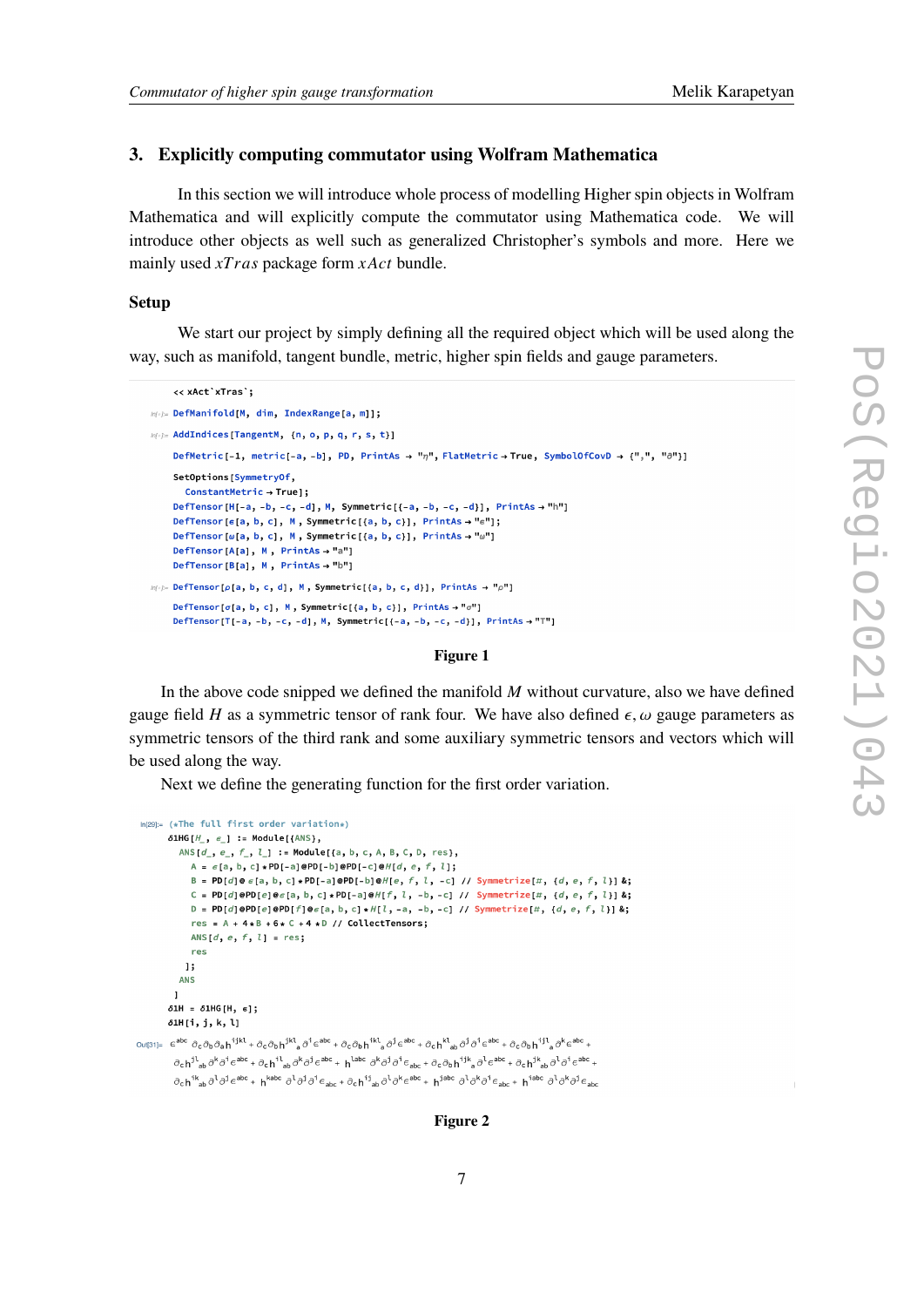The beauty of this implementation is that it is a function of functions and due to encapsulation it can be reused with different fields and parameters. It requires arguments such as  $H$  and  $\epsilon$  which are arbitrary variable tensors of rank 4 and 3 respectively (in our case of course they are gauge field and gauge parameter) and returns another function which can be treated as a tensor. On the last line of above figure is the explicit form of first order variation same as [\(1\)](#page-2-0).

As one can see, this form is explicit but is hard to read, this is because of the symmetrization which is taken into place. To make it more readable and easy to work we will contract the indices with A vectors, as a result we will have more compact form.

```
\delta 1H[i, j, k, l] * A[-i] * A[-j] * A[-k] * A[-l] // CollectTensors
Out[40]= 4 a<sup>a</sup> a<sup>b</sup> a<sup>c</sup> a<sup>i</sup> h<sub>a</sub><sup>jkl</sup> \partial_i \partial_c \partial_b \epsilon_{ikl} + 6 a<sup>a</sup> a<sup>b</sup> a<sup>c</sup> a<sup>i</sup> \partial_b \partial_a \epsilon^{jkl} \partial_l h_{cijk} +
                    4 a<sup>a</sup> a<sup>b</sup> a<sup>c</sup> a<sup>i</sup> \partial_a \in j^{kl} \partial_l \partial_k h_{bcij} + a^a a<sup>b</sup> a<sup>c</sup> a<sup>i</sup> \in j^{kl} \partial_l \partial_k \partial_j h_{abcj}
```
#### **Figure 3**

Now we have the left hand side of the [\(6\)](#page-2-3), we move forward into modelling the first element of right hand side using the same approach.

```
\ln[43] = \delta HG[H_ , \epsilon_ ] := Module[ANS],ANS[d_, e_, f_, l_] := Module[{a, b, c, A, B, C, D, res},
                   A = PD[a]@PD[b]@PD[c]@H[d, e, f, l];
                   B = -PD[a]@PD[b]@PD[d]@H[e, f, l, c] // Symmetrize[#, {a, b, c}] & //
                       Symmetrize[#, \{d, e, f, l\}] &;
                   C = PD[a]@PD[d]@PD[e]@H[f, l, c, b] // Symmetrize[#, {a, b, c}] & //
                       Symmetrize[#, \{d, e, f, l\}] &;
                   D = -PD[d] \circ PD[e] \circ PD[f] \circ H[l, c, b, a] // Symmetrize[#, {a, b, c}] & //
                       Symmetrize[#, {d, e, f, l}] &;
                   res = \varepsilon[-a, -b, -c]
                         * (A + 4*B + 6*C + 4*D) // CollectTensors;
                   ANS[d, e, f, l] = res;
                   res
                 \mathbf{1:}ANS
             \mathbf{I}\deltaHe = \deltaHG[H, e]
 ln[45]: = \delta He[i, j, k, l]_{0}ut[45]= \epsilon^{abc} \partial_c \partial_b \partial_a h^{ijk} – \epsilon^{abc} \partial_c \partial_b \partial^i h^{jkl}<sub>a</sub> – \epsilon^{abc} \partial_c \partial_b \partial^j h^{ikl}<sub>a</sub> – \epsilon^{abc} \partial_c \partial_b \partial^k h^{ijl}<sub>a</sub> – \epsilon^{abc} \partial_c \partial_b \partial^l h^{ijk}<sub>a</sub> +
             \epsilon^{abc} \partial_c \partial^j \partial^i h^{kl}_{ab} + \epsilon^{abc} \partial_c \partial^k \partial^i h^{jl}_{ab} + \epsilon^{abc} \partial_c \partial^k \partial^j h^{il}_{ab} + \epsilon^{abc} \partial_c \partial^l \partial^j h^{jk}_{ab} + \epsilon^{abc} \partial_c \partial^l \partial^j h^{ik}_{ab} +\epsilon^{abc} \partial_c \partial^l \partial^k h^{ij}{}_{ab} - \epsilon^{abc} \partial^k \partial^j \partial^i h^l{}_{abc} - \epsilon^{abc} \partial^l \partial^j \partial^i h^k{}_{abc} - \epsilon^{abc} \partial^l \partial^k \partial^j h^j{}_{abc} - \epsilon^{abc} \partial^l \partial^k \partial^j h^i{}_{abc}
```
#### **Figure 4**

The second term of the rhs is not important, and we will mainly focus on computing the commutator using the first term.

To do so we need to compute the variation of  $\epsilon * \Gamma$  by the second gauge parameter  $\omega$ . It can be done easily by plugging the  $\epsilon * \Gamma$  into the generating function of variation with respect to  $\omega$ parameter.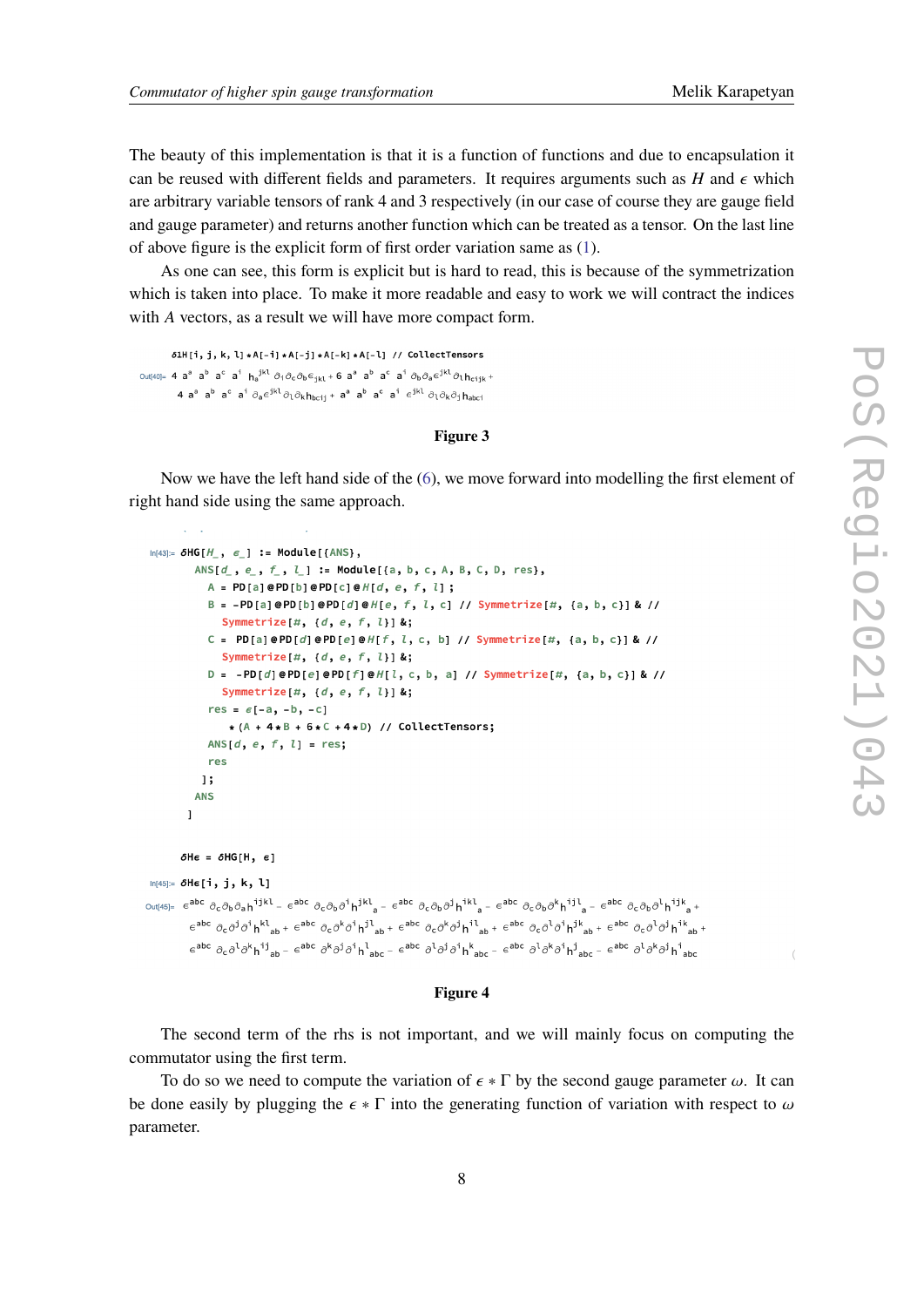$In[46]:= \delta$ Hew =  $\delta$ HG[ $\delta$ He, w];  $ln[47]: = \delta$ He $\omega$ [i, j, k, l]]

# **Figure 5**

We almost have the commutator, the last thing is to compute the variations in a reverse order, first by  $\omega$  and then by  $\epsilon$  and subtract from each other. To do so there is no need to compute the whole variation from scratch, it is sufficient to implement a function which can swap gauge variables and by using it we can compute the other term very quickly.

```
swap[exp_, \epsilon_, \omega_, \sigma_] := Module[{r1, r2, r3},
        r1 = MakeRule[{\omega[i, j, k], \sigma[i, j, k]}, PatternIndices → All, MetricOn → All, UseSymmetries → True];
       r2 = MakeRule[{\varepsilon[i, j, k], \omega[i, j, k]}, PatternIndices → All, MetricOn → All, UseSymmetries → True];
       r3 = MakeRule[{\sigma[i, j, k], \epsilon[i, j, k]}, PatternIndices → All, MetricOn → All, UseSymmetries → True];
       exp /. r1 /. r2 /. r3
      \mathbf{1}ln[1] swapped = \deltaHe\omega[i, j, k, l] // swap[\#, e, \omega, \sigma] &;
     (*This is the resulting commutator*)ln[\cdot] = comm = A[-i] *A[-j] *A[-k] *A[-l] * (swapped - \deltaHe\omega[i, j, k, l]) // CollectTensors;
```
#### **Figure 6**

The *comm* term in the above figure is the commutator of gauge transformation. Now when we have the commutator successfully modelled in Mathematica the second task will be to simplify it and classify all terms. This will be done by modelling other objects such as Christofel symbols and more using the same methodology, observing the expressions and guessing the ansatz then subtracting the expression from the commutator and repeating the cycle until all terms are classified.

# **References**

- <span id="page-8-0"></span>[1] M. A. Vasiliev, "Consistent equation for interacting gauge fields of all spins in (3+1) dimensions.", Phys. Lett. B **243** (1990) 378-382. M. A. Vasiliev, " Nonlinear equations for symmetric massless higher spin fields in  $(A)dS_d$ ." Phys. Lett. B 567 (2003) 139-151, arXiv:hep-th/0304049.
- [2] M. A. Vasiliev, "V L Ginzburg and higher-spin fields," Phys. Usp. **54**, 641 (2011) [Usp. Fiz. Nauk **181**, 665 (2011)].
- [3] A. Sagnotti, "Notes on Strings and Higher Spins," J. Phys. A **46** (2013) 214006 [arXiv:1112.4285 [hep-th]].
- [4] C. Sleight, "Metric-like Methods in Higher Spin Holography," PoS Modave **2016** (2017) 003 [arXiv:1701.08360 [hep-th]].
- [5] S. Giombi, I. R. Klebanov and Z. M. Tan, "The ABC of Higher-Spin AdS/CFT," Universe **4** (2018) no.1, 18 doi:10.3390/universe4010018 [arXiv:1608.07611 [hep-th]].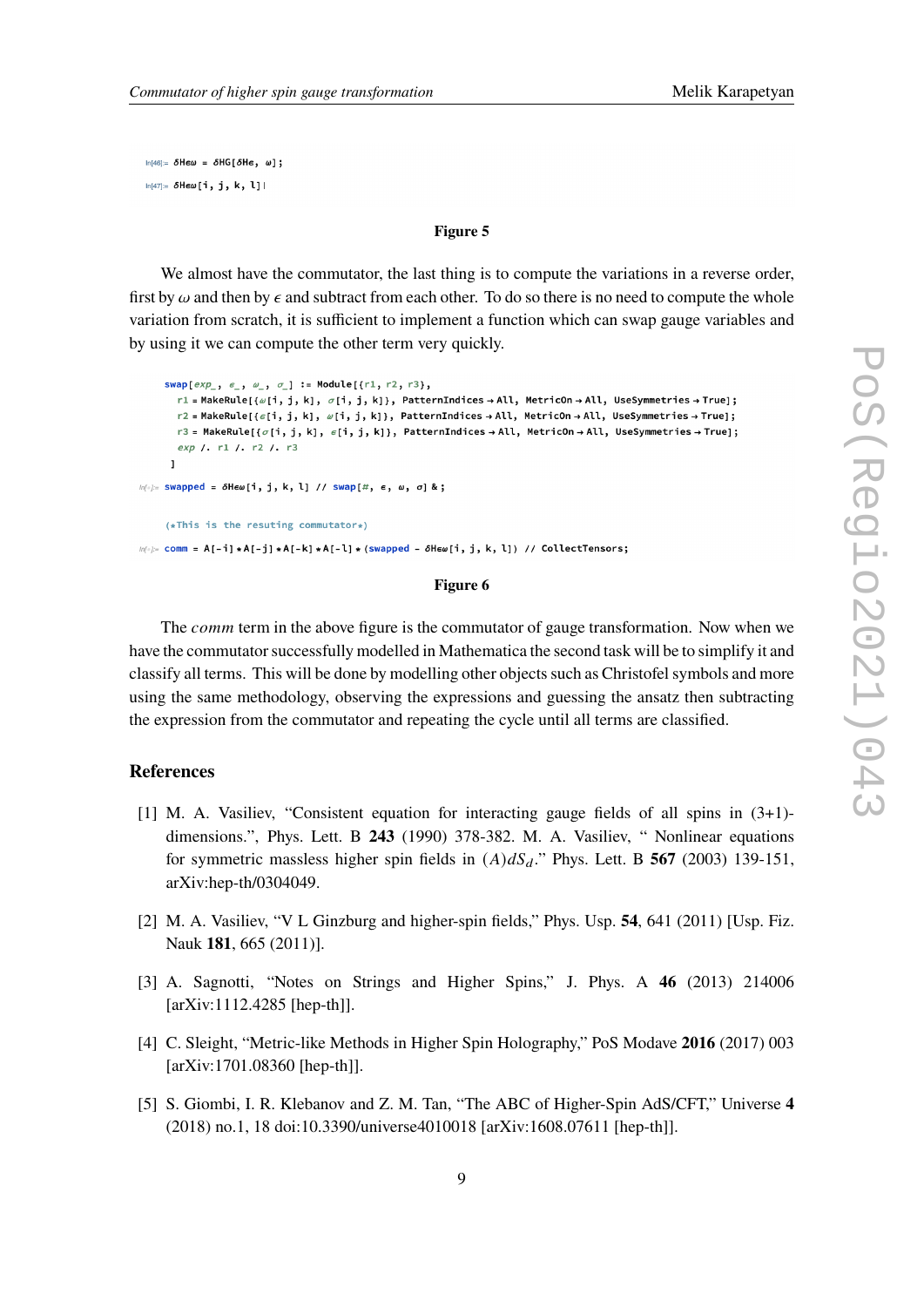- [6] S. Giombi, "Higher Spin CFT Duality", doi:10.1142/9789813149441\_0003 arXiv:1607.02967 [hep-th].
- <span id="page-9-0"></span>[7] R. Rahman and M. Taronna, "From Higher Spins to Strings: A Primer," arXiv:1512.07932 [hep-th].
- <span id="page-9-1"></span>[8] P. Dempster and M. Tsulaia, *"On the Structure of Quartic Vertices for Massless Higher Spin Fields on Minkowski Background," Nucl. Phys.* B **865** (2012) 353; arXiv:1203.5597.
- [9] M. Taronna, *"On the Non-Local Obstruction to Interacting Higher Spins in Flat Space," JHEP* **1705** (2017) 026; arXiv:1701.05772.
- [10] R. Roiban and A. A. Tseytlin, *"On four-point interactions in massless higher spin theory in flat space," JHEP* **1704** (2017) 139; arXiv:1701.05773.
- [11] S. Fredenhagen, O. Krüger and K. Mkrtchyan, "Vertex-Constraints in 3D Higher Spin Theories," arXiv:1905.00093 [hep-th].
- [12] S. Fredenhagen, O. Krüger and K. Mkrtchyan, "Constraints for Three-Dimensional Higher-Spin Interactions and Conformal Correlators," arXiv:1812.10462 [hep-th].
- [13] W. Ruehl, "Solving Noether's equations for gauge invariant local Lagrangians of N arbitrary higher even spin fields," [arXiv:1108.0225 [hep-th]].
- [14] D. Ponomarev, "A Note on (Non)-Locality in Holographic Higher Spin Theories," Universe **4** (2018) no.1, 2 doi:10.3390/universe4010002 [arXiv:1710.00403 [hep-th]].
- [15] S. Fredenhagen, O. Krüger and K. Mkrtchyan, "Restrictions for *n*-Point Vertices in Higher-Spin Theories," JHEP **06** (2020), 118 doi:10.1007/JHEP06(2020)118 [arXiv:1912.13476 [hep-th]].
- <span id="page-9-2"></span>[16] E. Joung and M. Taronna, "A note on higher-order vertices of higher-spin fields in flat and (A)dS space," JHEP **09** (2020), 171 doi:10.1007/JHEP09(2020)171 [arXiv:1912.12357 [hepth]].
- <span id="page-9-3"></span>[17] V. E. Didenko, O. A. Gelfond, A. V. Korybut and M. A. Vasiliev, "Spin-locality of  $\eta^2$ and  $\bar{\eta}^2$  quartic higher-spin vertices," JHEP 12 (2020), 184 doi:10.1007/JHEP12(2020)184 [arXiv:2009.02811 [hep-th]].
- <span id="page-9-4"></span>[18] O. A. Gelfond and M. A. Vasiliev, "Spin-Locality of Higher-Spin Theories and Star-Product Functional Classes," JHEP **03** (2020), 002 doi:10.1007/JHEP03(2020)002 [arXiv:1910.00487 [hep-th]].
- <span id="page-9-5"></span>[19] R. Manvelyan and W. Rühl, "Conformal coupling of higher spin gauge fields to a scalar field in <sup>4</sup> and generalized Weyl invariance", Phys. Lett. B **593** (2004) 253 [arXiv:hep-th/0403241];
- [20] R. Manvelyan and K. Mkrtchyan, "Conformal invariant interaction of a scalar field with the higher spin field in AdS(D)," Mod. Phys. Lett. A **25** (2010) 1333 [arXiv:0903.0058 [hep-th]].